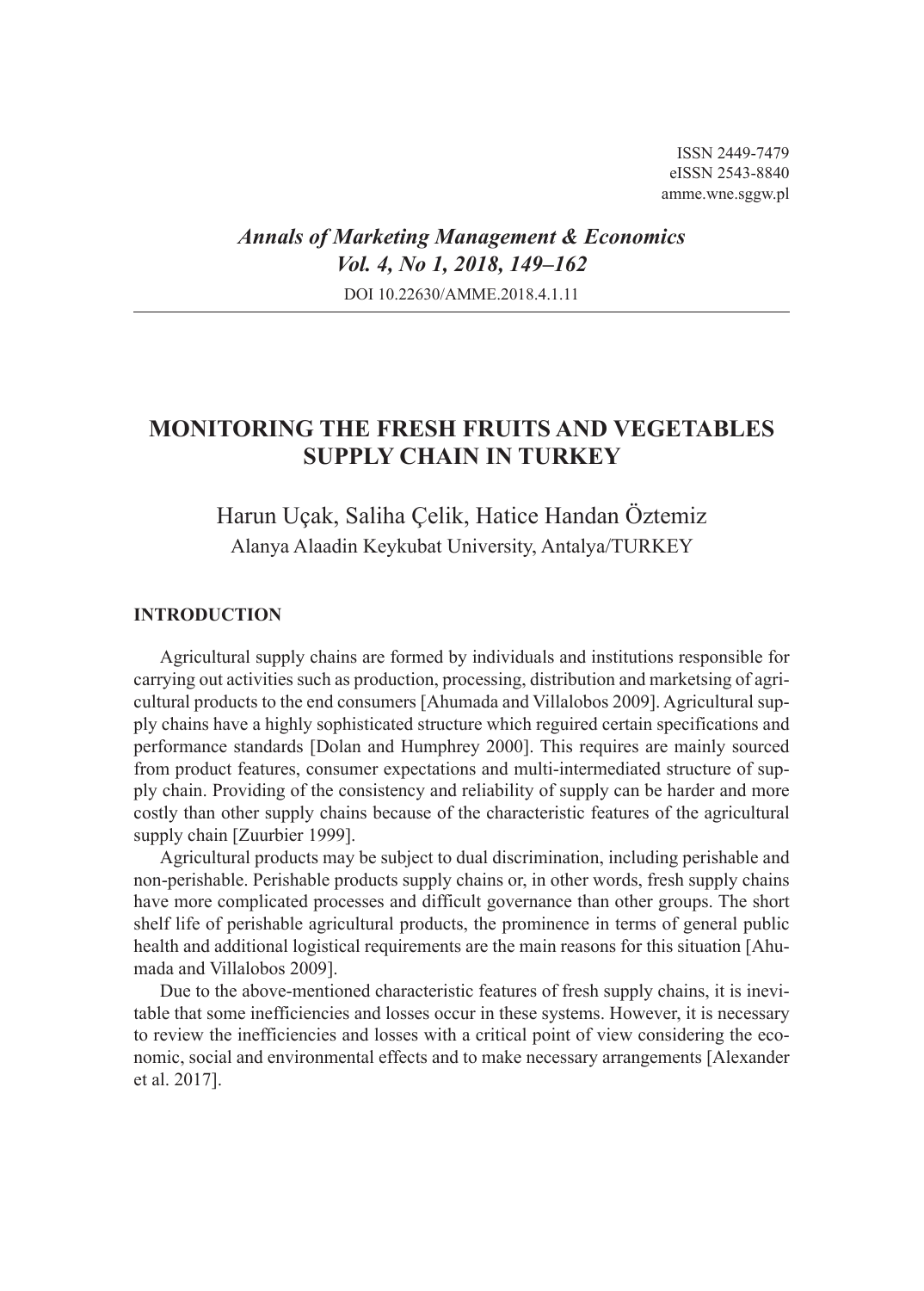In this paper, we focus on the losses and price differences between farmers and final consumers caused by inefficiency observed throughout the fresh fruits and vegetables supply chain of Turkey. We aimed to draw attention to the fact that these losses and price differences are far above the acceptable level and this situation adversely affects the interests of the producers and consumers, which are the weakest rings of the supply chain. We review the related literature and used secondary data. In order to control product losses and price differences and to bring them to more reasonable levels, firstly planned production should be started in agricultural production. Producers and producers' unions should be supported to strengthen their dominance over the supply chain. Finally, the transition from a multi-intermediated supply chain structure to a non-intermediated supply chain model should be in a gradual way and focus on the development of value-added processes and activities rather than reducing the number of intermediaries.

## **FRESH FRUITS AND VEGETABLES SUPPLY CHAIN STRUCTURE OF TURKEY**

It is possible to say that fresh fruits and vegetables sector has a very large and complex supply chain structure in Turkey. Farmers in Turkey usually consist of small-scale family businesses which operating with limited resources. However, the dominance of the fresh fruits and vegetables supply chain is at large retailers with high bargaining power. This structure of the supply chain increases the producers and consumers price difference and leads to very huge amount of losses.



Source: Mentzer et al. 2001.

Figure 1 shows supply chain models with general outlines that may apply to each sector. In Figure 1, "a" direct supply chain shows the shortest, direct to the customer from supplier without intermediary. On the other hand, "b" and "c" have at least one internadi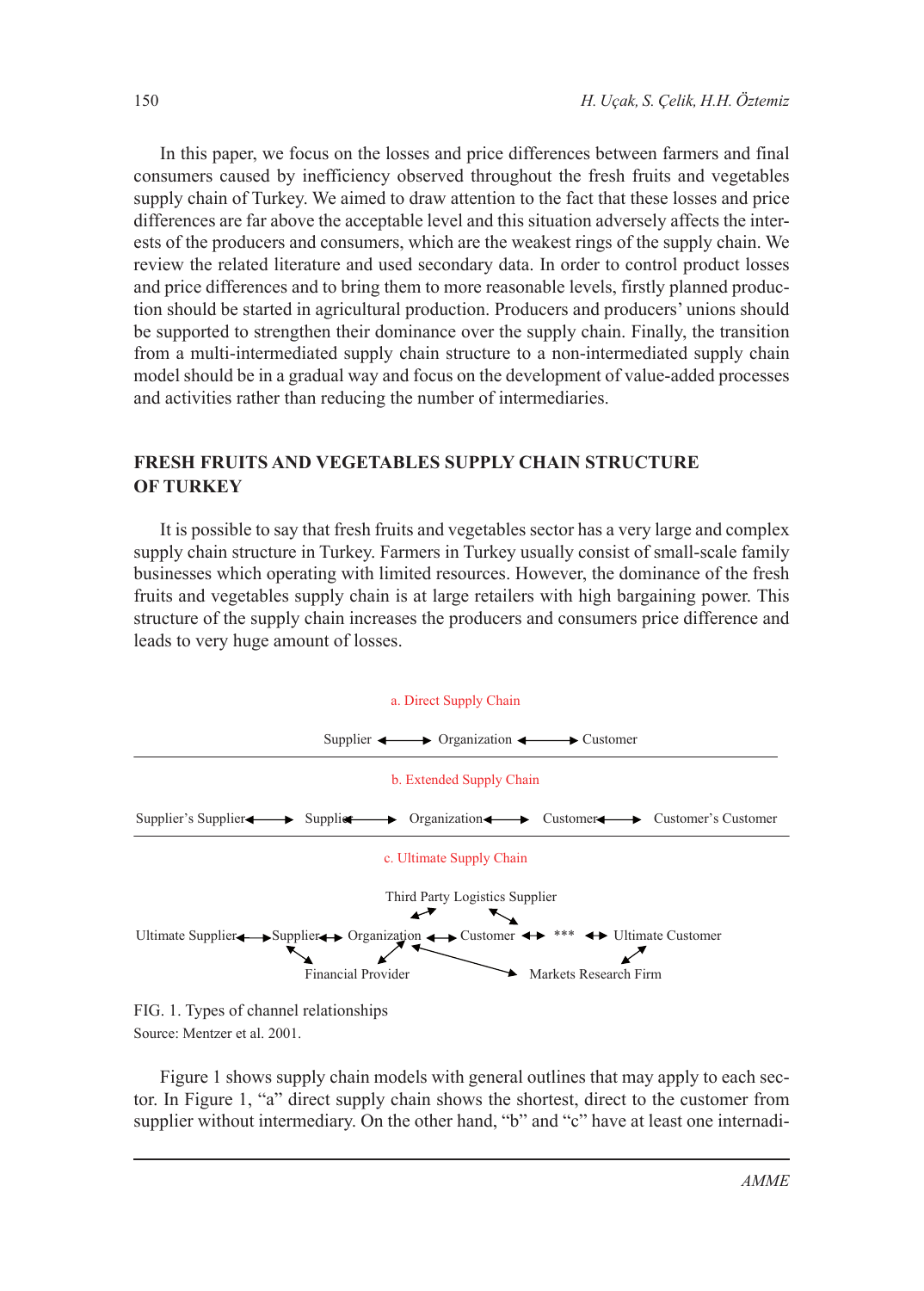ary, "c" has a rather complex structure than "b". It is possible to create the supply chain in the fresh fruit and vegetable sector as shown in Figure 2 by referencing to Figure 1. In general, the structure of agricultural supply chain management follows a bidirectional path towards the final consumer from the farmer, as shown in Figure 2.



FIG. 2. Illustration of fresh fruits and vegetables supply chain Source: the authors.

It is possible that it can be examined the structure of fresh fruits and vegetables supply chain of Turkey in three models: Direct supply chain (farmer–customer), targeted supply chain (farmer–retailer/cooperatives–customer) and extended supply chain (farmer's supplier–farmer–wholesaler–retailer–customer).

### **DIRECT SUPPLY CHAIN MODEL (FARMER–CUSTOMER)**

In fresh fruits and vegetables sector the shortest supply chain form is direct supply chainmodel. In this model farmers sell their products to the end consumers directly. There isn't any intermediary person or institution which involved between the farmer and the end consumer. This supply chain structure is more suitable for local products generally. In this supply chain the products are presented directly to the customers after the harvest by the farmers. In the sales made to individual consumers at low volumes and handling activities such as product sorting, classification and standardization is quite limited. In Turkey due to the limited resources of local farmers certain products such as tomatoes, peppers, peaches, cherries, lettuce and beans, which have short shelf life and high degree of perishability are being evaluated in this way. Advantages of this supply chain is favourable price, freshness, and direct marketsing communication between farmer and consumer. Also, farmer can determine price undependently and get from higher revenue but on the other hand certain problems can appear in practically. First of all, farmer's limited resources are not sufficient for handling, warehousing and domestic distribution activities. Inadequate resources of farmers can lead to certain marketsing and financial problems and it may not be possible for the farmers to sell the product after the harvest in a short time. At the same time, the fact that a large number of farmers involved in the markets simultaneously with the same fruits and vegetables variety can lead to price fluctuations and most of the farmers can not eliminate adverse affects of this problem.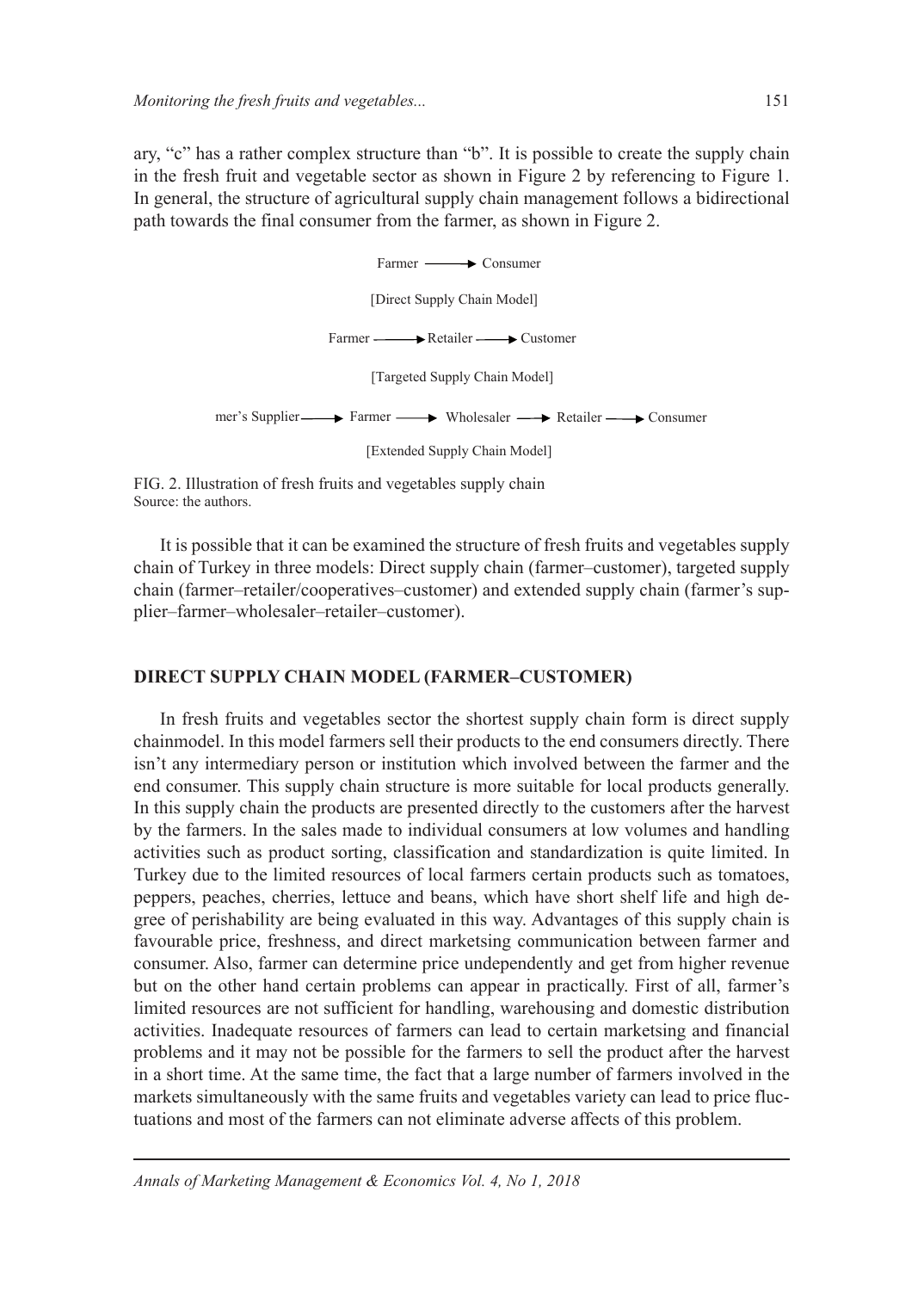## **TARGETED SUPPLY CHAIN MODEL (FARMER–RETAILER/ COOPERATIVES–CUSTOMER)**

This supply chain structure is usually seen as contracted production in Turkey. The contracted production model is a product and marketsing form where the company guarantees the purchase of the production that the farmer produces within the determined conditions [Yılmaz et al. 2013]. The farmer makes an agreement with the retailer firm before production abouth the production methods, quality standards, price and the other factors which related to production. In other words, production and marketsing activities are entirely driven by the retailers in this supply chain structure. The greatest advantage of this structure is eliminating the problem of product marketsing and evaluation problems. After the harvest product is classified and packaged in the way that it is pre-ordered and sold to the retailer company. Transportation, storage, distribution and marketsing functions are performed by the retailer firm. Products that do not meet the necessary conditions as well as products that meet the standardization conditions are also bought by the retailer firm at relatively low prices. This gives the farmer the opportunity to evaluate the entire product it produces. However, the quality and quantity requirements desired by strong retail companies can only be fulfilled by certain producers.

Contractual production constitutes an important alternative to the capital and resource constraints of the producer. However, because important decisions about the production process are made by capital owners, the producer loses his independence in the production process and is alienated to the production process [Teoman and Tartıcı 2012]. The major disadvantage of contracted production for producers is that their influence and dominance over important decisions on the production process, such as input, quality, price and production decisions [Bor 2011]. In addition to this production standards, deferred payment system can also cause an interruption in continuity of product supply. On the other hand, consumer prices are not sufficiently reduced in this model due to the high logistics costs (such as transportation, storage, packaging and repackaging activities) and profit margins of retail firms. As a result of the deficiencies observed in practice and the non-generalization of the model throughout the country, contract production model is far from meeting the expectations [Yılmaz et al. 2013].

In order to better manage the contracted production process, cooperatives should be encouraged to increase bargaining power of small producers. The support of the producers' associations in the legal ground and the asymmetric power relations in the contractual production process have to be improved in favor of the producer [Teoman and Tartıcı 2012].

## **EXTENDED SUPPLY CHAIN MODEL (FARMER'S SUPPLIER-FARMER-TRADERS-WHOLESALER-RETAILER-CUSTOMER]**

In the fresh fruit and vegetable sector, a significant part of seed, fertilizer, pesticide, energy, and agricultural machinery and vehicles are supplied through imports. This situation leads to the addition of another intermediary (farmer's supplier) in the chain and naturally leads to an increase in costs. Another factor of high costs is the distance between production and consumption centers. Fruits and vegetables are brought to wholesaler,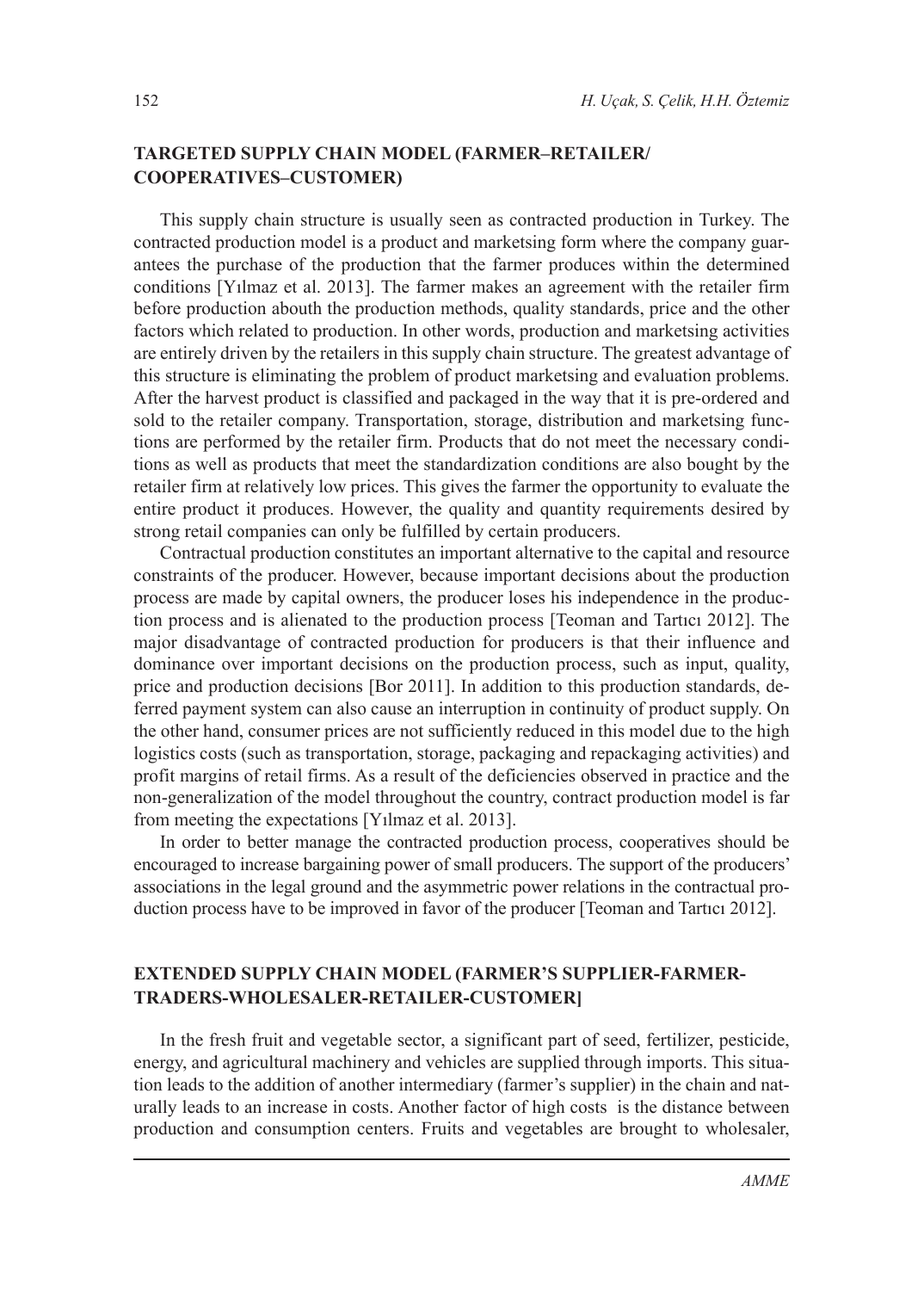which in production area by the farmers and then transport to wholesaler in consumption area by traders or packers. Then extended numbers of intermediary person or firm is involved in the supply chain at various stages such as handling, transport, storage, packaging, distribution etc. This long, complex and time-consuming structure of the supply chain not only reduces the quality of the product but also increases the losses and costs. It is possible to say that the main causes of product losses and associated cost increases are generally inadequate storage, transport and marketsing conditions. On the other hand, this supply chain model also leads to a number of problems in terms of traceability, informality and food safety.

## **LOSSES IN FRESH FRUITS AND VEGETABLES SUPPLY CHAIN PROCESSES**

The most effective factors on the success of the supply chain are the concepts of speed and food safety due to the perishability of fruits and vegetables. Fresh fruits and vegetables are included in the supply chain considering numerous criteria such as product type, perishability degrees, marketsing channels, processing techniquesand distance between production and consumption center. In spite of the direct form of supply chain is being most targeted model, multi-intermediated supply chain model is often observed in practice because farmers are more interested with production than marketsing [Kara et al. 2007]. Traders, wholesalers, processing firms and retailers take place between farmer and the end-consumer in this supply chain model. Intermediaries are more powerful than farmers especially in price negotiations and this is the main factor that increases consumer prices while reduce the farmer's revenues [Pezikoğlu et al. 2004].

Another disadvantage of the long and complicated supply chain structure is product losses that achievenfairly high ratesoccurring throughout the supply chain. Product losses can occur at different stages throughout the supply chain, including production, post-harvest (handling and storage activities), processing, packaging, distribution and consumption [Gustavsson et al. 2011]. The product losses observed at different stages throughout the fresh fruit and vegetable supply chain for Turkey are given in Figure 3.

Average product losses in fresh fruits and vegetables are between 10 and 30% and this range can vary in terms of the species and variety. According to Figure 3 fresh fruits and vegetables are lost throughout the supply chain at the rate of 4–12% in harvest, 2–8% in transportation, 5–15% in handling, 3–10% in storage and 1–5% in consumption stages. It is estimated that the production loss is about 25 billion TRY while the annual fruit and vegetable production value is 100 billion TRY. These losses adversely affect all the stakeholders that are involved in the supply chain and the country's economy, but the negative impacts are more on the consumer and farmer side. The loss ratios from farmer to the end consumer (not including consumption losses) by product groups are given in Table 1.

Product losses occur at a high level of about 22% in some products such as green onion, garlic and plum when at the rate of 5% in citrus products. The part of the product losses from farmer to the last consumer corresponds to approximately 9.5% of the annual average production. At the same time the total loss production rate is calculated as 8.5%. This rate is further increased by the inclusion of 1–5% loss rates in the consumption phase.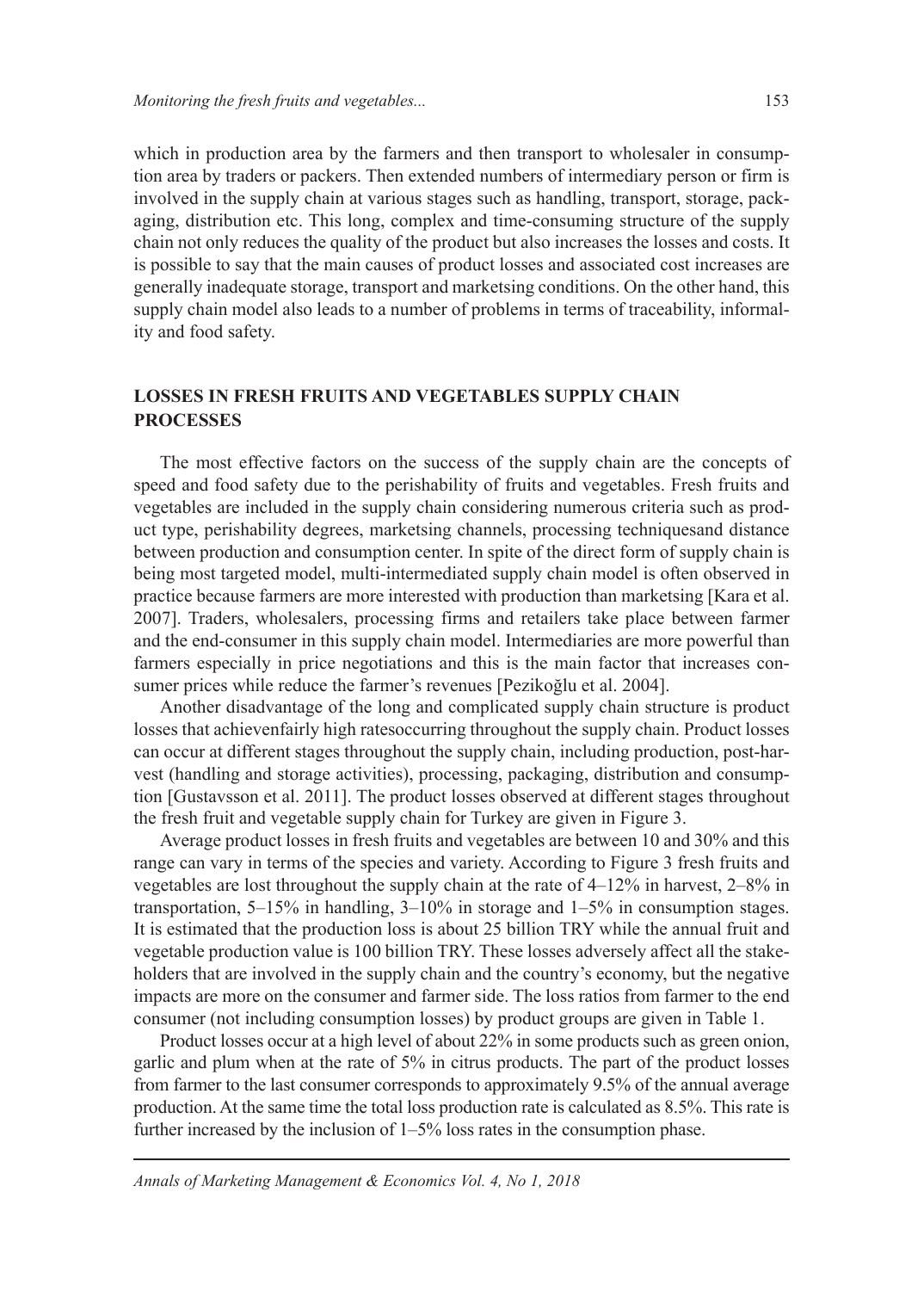

Handling 5–15%

Fig. 3. Losses in Turkey fresh fruits and vegetables supply chain

| Fresh fruits<br>and vegetables | Total production values<br>[thous. t] | Losses in 2016–2017<br>period [thous. t] | Loss production rate<br>[%] |  |
|--------------------------------|---------------------------------------|------------------------------------------|-----------------------------|--|
| Scallion                       | 134.5                                 | 30.4                                     | 22.6                        |  |
| Garlic                         | 109.2                                 | 23.37                                    | 21.4                        |  |
| Plum                           | 297.6                                 | 63.69                                    | 21.4                        |  |
| <b>Banana</b>                  | 305.9                                 | 53.53                                    | 17.5                        |  |
| Mulberry                       | 71.7                                  | 11.11                                    | 15.5                        |  |
| Lettuce                        | 478.4                                 | 59.32                                    | 12.4                        |  |
| Watermelon                     | 3 9 28.90                             | 487.18                                   | 12.4                        |  |
| Melon                          | 1 854.40                              | 229.95                                   | 12.4                        |  |
| Pear                           | 472.3                                 | 58.09                                    | 12.3                        |  |
| Sour Cherry                    | 192.5                                 | 23.68                                    | 12.3                        |  |
| Cabbage                        | 715                                   | 87.23                                    | 12.2                        |  |
| Tomato                         | 12 600.00                             | 1 537.20                                 | 12.2                        |  |
| Green Bean                     | 638.5                                 | 75.98                                    | 11.9                        |  |
| Pumpkin                        | 351.6                                 | 41.84                                    | 11.9                        |  |
| Spinach                        | 211                                   | 24.9                                     | 11.8                        |  |
| Cherry                         | 599.7                                 | 68.97                                    | 11.5                        |  |
| Cucumber                       | 1 811.70                              | 206.53                                   | 11.4                        |  |
| Apple                          | 2925.80                               | 321.84                                   | 11                          |  |

TABLE 1. Product losses from farmer to consumer in fresh fruits and vegetables supply chain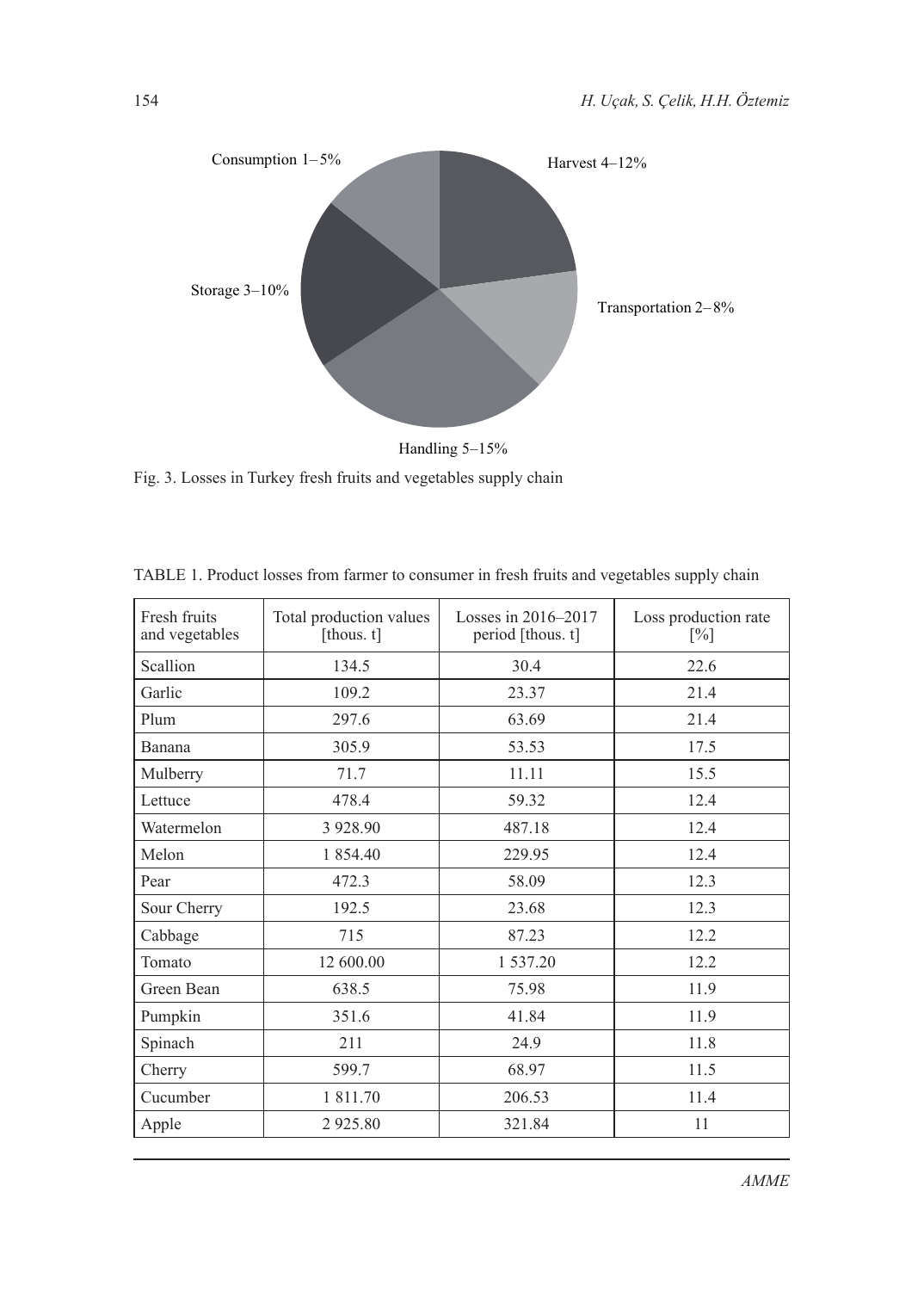| Fresh fruits<br>and vegetables | Total production values<br>[thous. $t$ ] | Losses in 2016–2017<br>period [thous. t] | Loss production rate<br>$\lceil\% \rceil$ |  |
|--------------------------------|------------------------------------------|------------------------------------------|-------------------------------------------|--|
| Peach                          | 674.1                                    | 74.15                                    | 11                                        |  |
| Pepper                         | 2457.80                                  | 267.9                                    | 10.9                                      |  |
| Orange                         | 1 850.00                                 | 186.85                                   | 10.1                                      |  |
| Strawberry                     | 415.2                                    | 41.1                                     | 9.9                                       |  |
| Carrot                         | 554.7                                    | 52.14                                    | 9.4                                       |  |
| Onion                          | 2 120.60                                 | 186.61                                   | 8.8                                       |  |
| Grape                          | 4 000.00                                 | 328                                      | 8.2                                       |  |
| Pomegranate                    | 465.2                                    | 31.17                                    | 6.7                                       |  |
| Apricot                        | 730                                      | 41.61                                    | 5.7                                       |  |
| Grapefruit                     | 253.1                                    | 12.15                                    | 4.8                                       |  |
| Potato                         | 4 750.00                                 | 223.25                                   | 4.7                                       |  |
| Lemon                          | 850.6                                    | 39.98                                    | 4.7                                       |  |
| Mandarin                       | 1 3 3 7 .00                              | 60.17                                    | 4.5                                       |  |
| Fig                            | 305.5                                    | 10.08                                    | 3.3                                       |  |
| Radish                         | 199.3                                    | 3.79                                     | 1.9                                       |  |
| <b>Total Production</b>        | 110 728.90                               | 9411.96                                  | 8.5                                       |  |

cont. tab. 1

Source: WWW 1.

It is possible to divide harvest losses of fresh fruits and vegetables into two groups as losses on the farm due to the excessive decrease in product prices and losses from harvest to sale [Gunders 2012]. The increase observed in post-harvest loss rates negatively affects the bargaining power in price negotiations and income level of farmers [Shukla and Jharkharia 2013].

Product losses from harvest to sale are due to the wrong harvest time and harvesting techniques. The lack of proper care during harvest and using of unsuitable containers cause damage to the product and shorten the shelf life. Due to the unplanned production structure, producers present their products to the markets at the same time and this cause to distort the balance of supply and demand. While the demand for the product is unchanged, the supply of the product is above the markets volume causes the producer income to fall below the costs. To reduce product losses due to the price fluctuations, producers should be directed to product types with different harvest time. In this way, it is possible to ensure the maintaining of supply and eliminating the adverse effects of price fluctuations [Yulafçı and Cinemre 2007].

Handling activities are another factor that influence loses rates and service quality. Fresh fruits and vegetables products are presented to the markets after a number of handling activities such as washing, sorting, weighing and packaging. Packaging is the most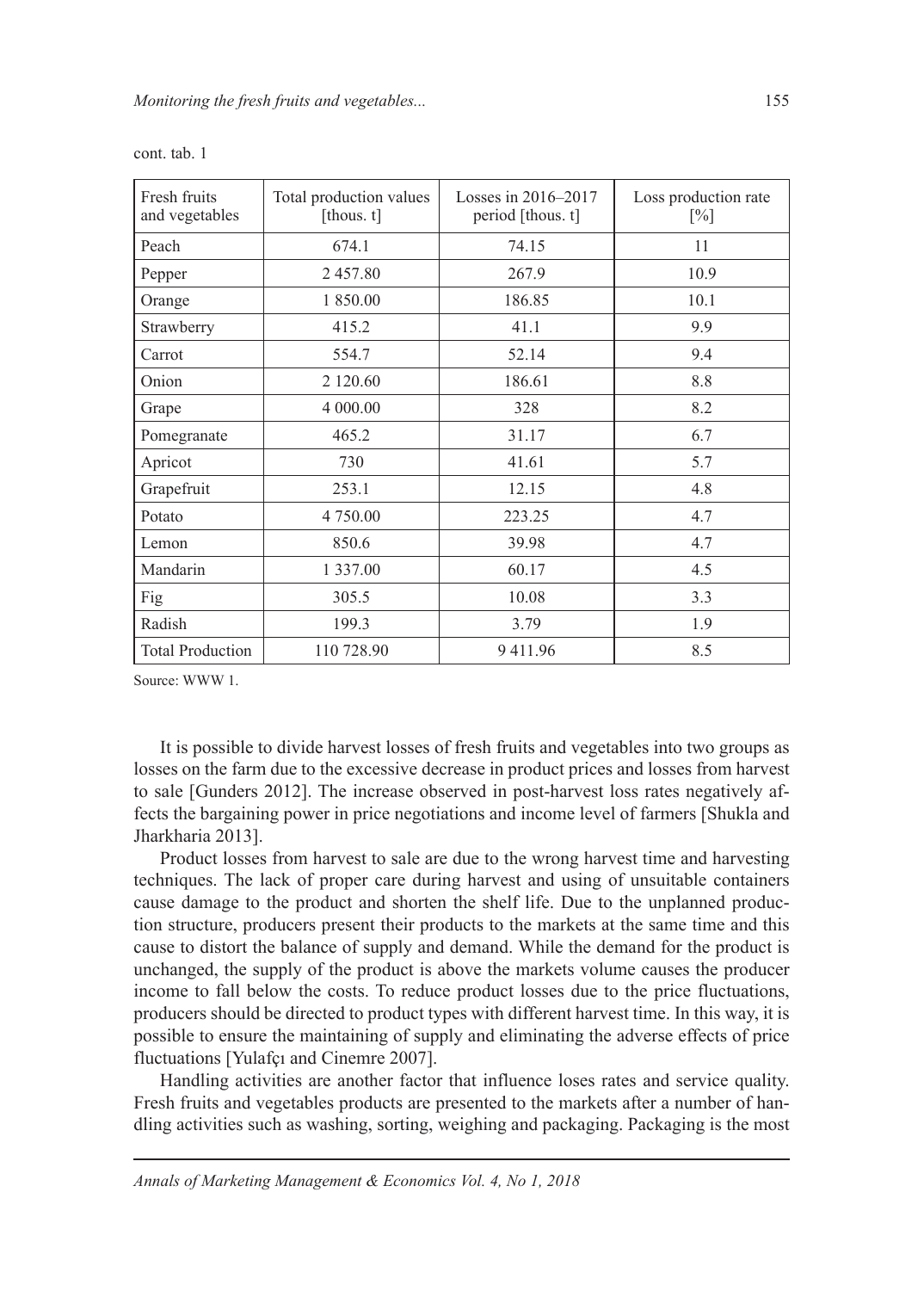important handling activity in the prevention of product losses. Right packaging provides a protection against the mechanical and physical environment damage and ensure to hygiene and quality requirements [Kader and Rolle 2004]. For this reason, standardization and availability of suitable packaging materials is an important factor in the performance of the fresh fruit and vegetable supply chain [Union of Agricultural Chambers of Turkey 2008]. Development and commercialization of natural packaging materials will significantly reduce post harvest losses by up to 30% [Öz and Süfer 2012].

Reduction of quality and quantity losses of fresh fruits and vegetables during the storage and transportation is closely related to ensuring adequate ambient temperature and humidity conditions. For most fresh fruits and vegetables, the optimum temperature is around 0°C, and every 10°C increase above optimum temperature leads to two or three times increase in perishability level of the product. As well as the optimum temperature values are exceeded, temperature conditions below this value also lead to deterioration of the product. Especially in tropical products, because of the freezing threshold is low these products must be kept between 5°C and 13°C during the transportation and storage phases [Kader 2002].

### **PRICE DIFFERENCES BETWEEN FARMERS AND CONSUMERS**

Providing of the consistency and reliability of supply can be harder and more costly than other supply chains because of the characteristic features of the agricultural supply chain [Zuurbier 1999]. According to Alemdar [2008], asymmetric power relation between farmer and holders is the factor that separates agricultural supply chain from the other supply chains. The asymmetric power relation occurs mostly in distribution phase but in fact it is a situation that continue throughout the supply chain from production to the consumption.

Major retailers have a strong position in the fresh fruits and vegetables supply chain, especially in the distribution and marketsing phase. A large part of the supply chain activities are under the control of these companies, depending on this strong position [Zuurbier 1999].

Asymmetric power relations between farmer and retailers also can lead to exclude small farmers from the markets or force to operate with very small profit margins. This situation is observed in both developed and developing countries in inverse proportion to the state development level [Brown and Sander 2007]. Especially in economies such as Turkey where small and fragmented production structure is observed, it is becoming difficult for small producers to comply with markets conditions. The asymmetric power relation spread inevitably along the chain and cause to welfare loss of the farmer and the end consumer, which constitute the weakest rings of the chain.

It is possible that we can show the farmer and consumer price differences as the most concrete indicator of the asymmetric power relation. Farmer and consumer price differences reach huge sizes of 300% in some product groups. This situation will be better understood when Table 2 which shows the average prices for certain agricultural products for Turkey with the year 2015, and Table 3 which shows the farmer-markets price differences are examined.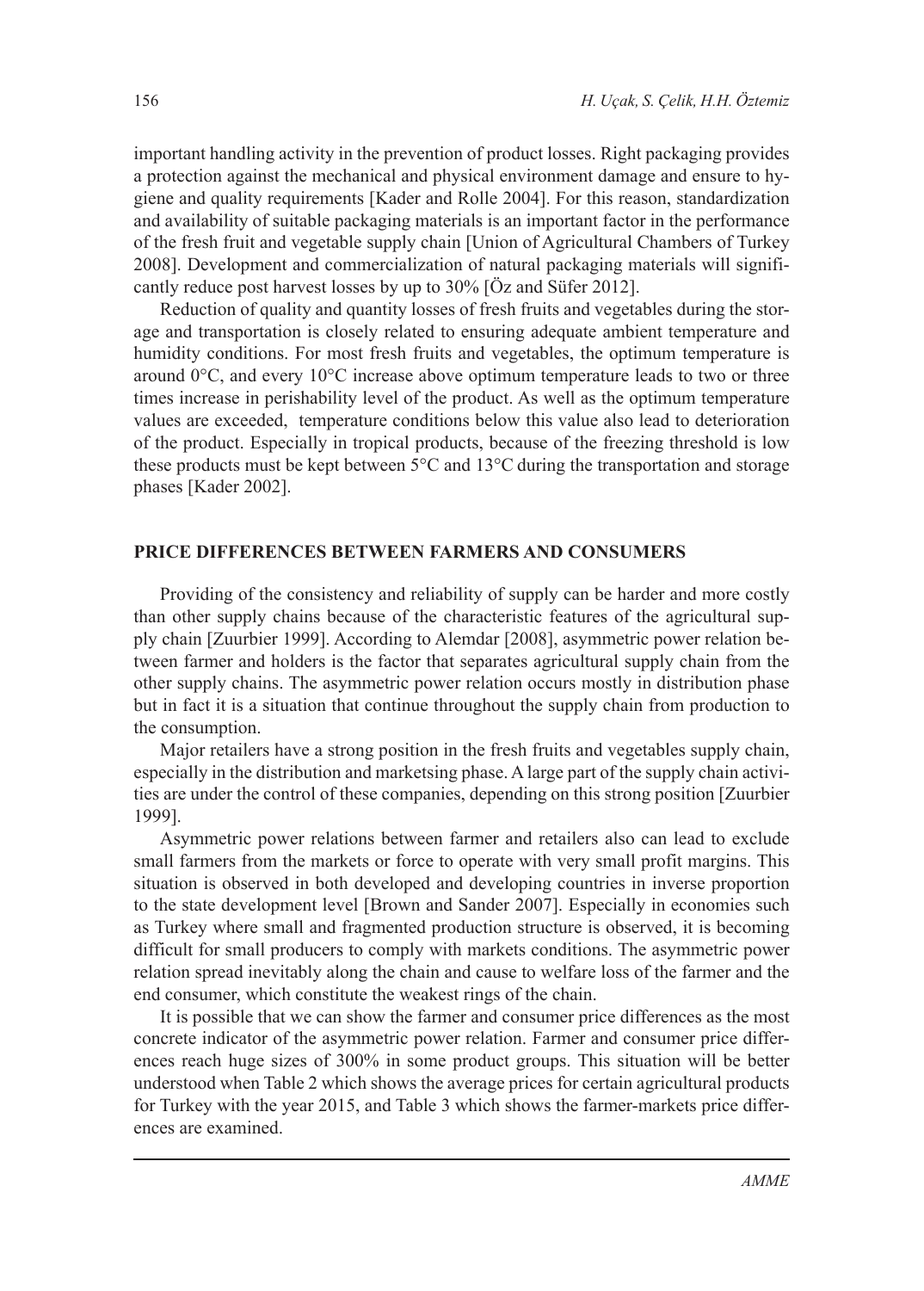| Products | Farmer                   |                          |                             | Markets                   |                           |                             |
|----------|--------------------------|--------------------------|-----------------------------|---------------------------|---------------------------|-----------------------------|
|          | 30.12.2015               | 30.12.2016               | change<br>$\lceil\% \rceil$ | 30.12.2015                | 30.12.2016                | change<br>$\lceil\% \rceil$ |
|          | farmer price<br>[TYR/kg] | farmer price<br>[TYR/kg] |                             | markets price<br>[TYR/kg] | markets price<br>[TYR/kg] |                             |
| Tomato   | 1.87                     | 1.47                     | $-21.39$                    | 3.91                      | 3.34                      | $-14.51$                    |
| Cucumber | 1.29                     | 2.5                      | 93.91                       | 3.2                       | 4.19                      | 30.74                       |
| Onion    | 0.69                     | 0.33                     | $-52.73$                    | 1.94                      | 1.18                      | $-39.23$                    |
| Eggplant | 1.83                     | 3.58                     | 95.36                       | 3.83                      | 6.02                      | 57.43                       |
| Apple    | 0.96                     | 0.67                     | $-30.39$                    | 3.24                      | 2.7                       | $-16.52$                    |
| Pumpkin  | 1.69                     | 2.62                     | 54.72                       | 3.86                      | 5.47                      | 41.5                        |
| Spinach  | 1.41                     | 1.12                     | $-20.69$                    | 3.3                       | 2.93                      | $-11.11$                    |
| Carrot   | 0.54                     | 0.72                     | 32.41                       | 1.79                      | 2.04                      | 13.88                       |
| Potato   | 0.44                     | 0.6                      | 36.74                       | 1.71                      | 1.73                      | 1.34                        |
| Pepper   | 2.02                     | 2.91                     | 43.81                       | 4.08                      | 5.14                      | 25.82                       |

TABLE 2. Average prices for certain agricultural products in Turkey

Source: WWW 1.

TABLE 3. Annual price difference between farmer and markets for certain agricultural products for 2015–2016

| Products | Farmer                   | Markets                      | Price<br>difference<br>$\lceil\% \rceil$<br>30.12.2015 | Farmer                   | Markets                      | Price<br>Difference<br>$\lceil\% \rceil$<br>30.12.2015 |
|----------|--------------------------|------------------------------|--------------------------------------------------------|--------------------------|------------------------------|--------------------------------------------------------|
|          | 30.12.2015               | 30.12.2015                   |                                                        | 30.12.2016               | 30.12.2016                   |                                                        |
|          | farmer price<br>[TYR/kg] | markets<br>price<br>[TYR/kg] |                                                        | farmer price<br>[TYR/kg] | markets<br>price<br>[TYR/kg] |                                                        |
| Tomato   | 1.87                     | 3.91                         | 109.09                                                 | 1.47                     | 3.34                         | 127.21                                                 |
| Cucumber | 1.29                     | 3.2                          | 148.06                                                 | 2.5                      | 4.19                         | 67.60                                                  |
| Onion    | 0.69                     | 1.94                         | 181.16                                                 | 0.33                     | 1.18                         | 257.58                                                 |
| Eggplant | 1.83                     | 3.83                         | 109.29                                                 | 3.58                     | 6.02                         | 68.16                                                  |
| Apple    | 0.96                     | 3.24                         | 237.50                                                 | 0.67                     | 2.7                          | 302.99                                                 |
| Pumpkin  | 1.69                     | 3.86                         | 128.40                                                 | 2.62                     | 5.47                         | 108.78                                                 |
| Spinach  | 1.41                     | 3.3                          | 134.04                                                 | 1.12                     | 2.93                         | 161.61                                                 |
| Carrot   | 0.54                     | 1.79                         | 231.48                                                 | 0.72                     | 2.04                         | 183.33                                                 |
| Potato   | 0.44                     | 1.71                         | 288.64                                                 | 0.6                      | 1.73                         | 188.33                                                 |
| Pepper   | 2.02                     | 4.08                         | 101.98                                                 | 2.91                     | 5.14                         | 76.63                                                  |

Source: WWW 1.

*Annals of Marketing Management & Economics Vol. 4, No 1, 2018*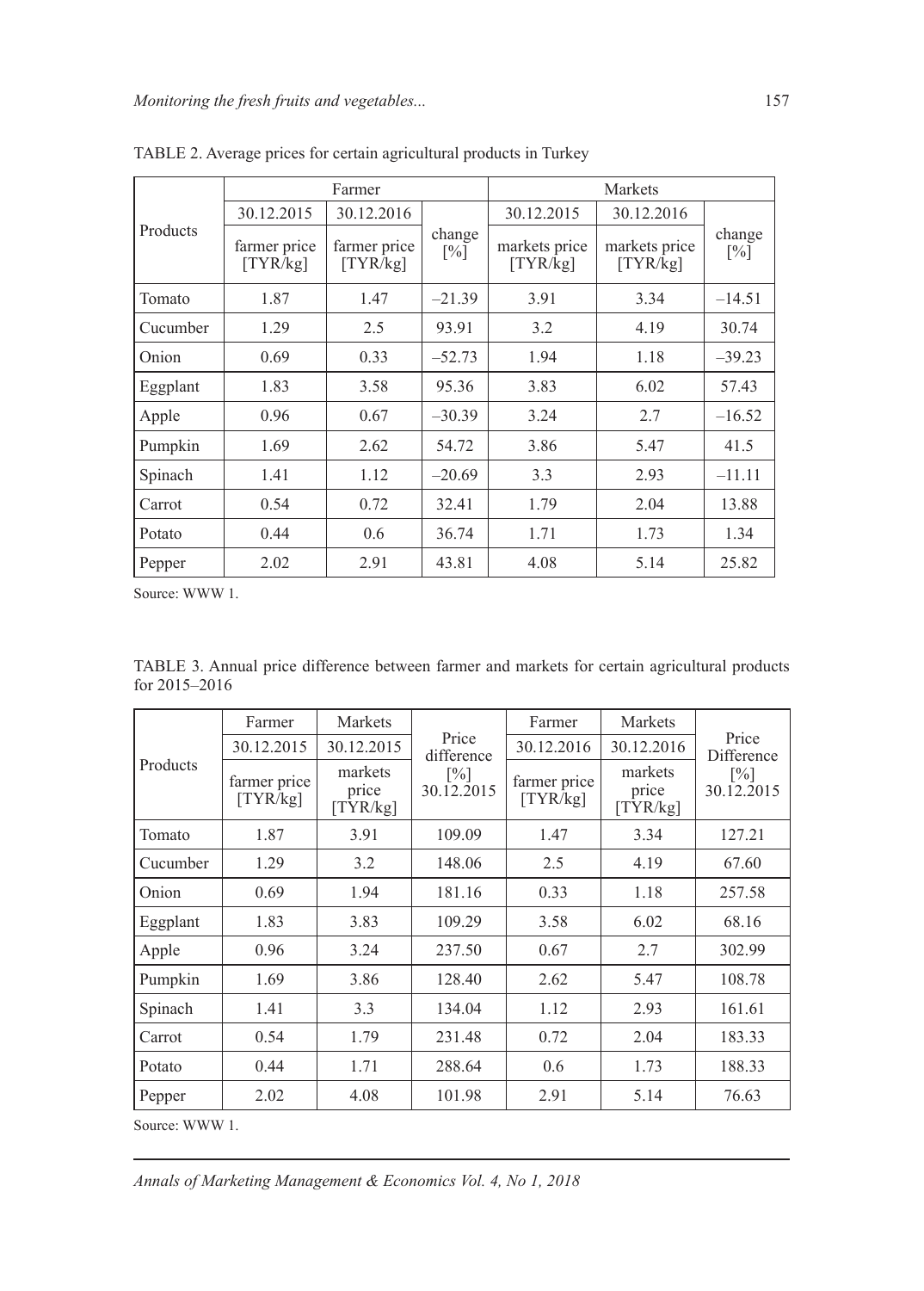According to Table 2, the average rate of decline in farmer price of tomato is around 21%, while the rate of price decline is close to 15% in the markets. Likewise, declines in farmer prices of around 30% in apple and 53% in the dry onion are observed to be around 17% and 40% in markets respectively. So, it can be concluded that the decline in farmer prices is reflected in consumer prices at a lower rate. That is, consumer prices are not cheap enough despite the drop in producer prices.

According to Table 3, the annual increase in farmer prices is reflected at higher rates in markets prices generally. The 109% increase in farmer price of tomato is reflected in the markets price as 127% and these rates can increase from 181 to 258% in onion and 303 to 237% in apple respectively. There can be many reasons for this. According to Alemdar [2008], the main reason of this is the fact that an effective price mechanism has not developed in agricultural sector and the legal regulations and inspections which protect the producer and consumer are remain at a limited level especially in underdeveloped and emerging economies.

#### **DISCUSSION**

The long and complex structure of the fresh vegetables and fruits supply chain leads to a loss of 30–60% of the products throughout the value chain from producer to the end consumer. The high level of sensitivity to the time and temperature values of the products leads to the loss of quality in addition to the loss of quantities. All these losses and inefficiencies increase the price difference between producers and final consumers. In other words, the current structure of the supply chain leads to welfare loss of producers and final consumers, which are the weakest rings in the chain, and the price difference is in favour of other intermediary persons or institutions on the chain.

The failure to develop a permanent solution to product valuation and marketsing problems strengthens the position of the intermediaries in the supply chain and carries the asymmetric power relationship to a more advanced level. When the economic and social impacts of product quality and quantity losses are considered, it is clear that the supply chain needs a radical change and restructuring process. However, it is very difficult to realize this change in the short run, and disabling a significant portion of the chain's intermediaries may lead to damage to a certain segment of society. However, it is quite difficult to be performed this change in the short run, and disabling a significant part of the intermediaries in the chain may lead to damage to a certain part of the society. Reemployment of these intermediaries in different sectors of the economy will be difficult and time-consuming. Therefore, in the restructuring process of the supply chain, it would be more appropriate to set up value-added processes and activities rather than to leave the intermediaries completely out of the system and direct them to these areas.

Another important problem that needs to be addressed in the restructuring process is the small scale and fragmented structure of the existing production. Existing resources and capacities of farmers are not sufficient for the product presented directly to the distribution channels. It is not possible to carry out product storage, distribution and marketsing activities in an effective and efficient way, at least in the short term. For this reason, it may be considered that the public sector can be considered to participate in the system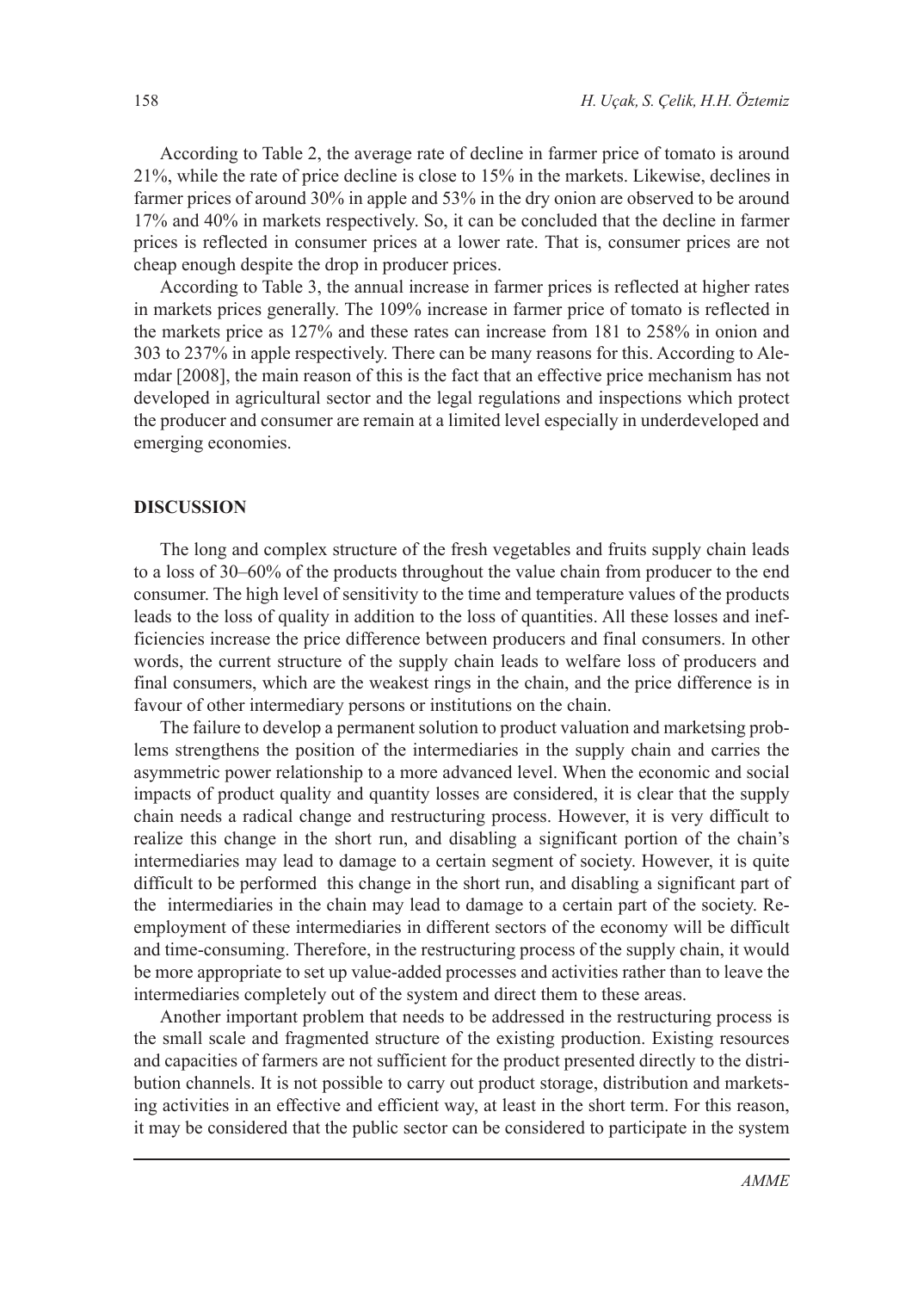as an intermediary and regulatory entity for a certain period of time. However, this situation is a temporary alternative and the principal thing what needs to be done is solving the resource shortage and capacity problems permanently by supporting the producers and producers unions. It is not a realistic approach to completely disable the intermediaries in the current system, and this approach can also lead to more serious problems in the product distribution and supply process.

The transition to a planned production structure is very important to control product losses and price differences. It is possible to prevent the supply problems caused by the loss of income due to the surplus of the product of the farmers and the inability of the consumers to reach the product of the desired kind and quality, as the product supply and demand structure is balanced to some extent by switching to the planned production structure. Since the product supply and demand structure will be stabilized considerably by passing to the planned production structure, it will be possible to prevent the supply problems caused by the loss of income due to the surplus of the product of the farmers and the inability of the consumer to reach the product of the desired kind and quality. Although, the contract farming practices applied in Turkey for the last 20 years are an important step in the transition to planned production structure, it is observed that contracted farming practices does not meet the expectations exactly. The asymmetric power relations observed in the multi-intermediated system can also be found in the contractual production model, especially in the contractual relations between small producers and large retail firms. In fact, in this system, besides the price decisions, the domination of farmers on production decisions is also eliminated. Another important problem is that legal regulations do not have the level and competence to protect the small producers against the big retailers.

There are two different situations when contracted production practices are addressed in terms of prevention of product losses and minimization of price differences. Since various processes or activities such as storage, transportation, packaging, cold chain logistics are carried out by retail companies or under the control of these companies, product valuation and marketsing problems are being resolved in large scale. However, it is difficult to say that contracted production practices are a significant influence on price differences between farmers and final consumers.

It is observed that price differences are increasing gradually when the producer, wholesaler and markets prices of a specific product are compared. In this case, it is possible to conclude that the reduction in the number of intermediaries, especially in terms of price differences, is not an effective solution, even if the amount of losses is realized at lower levels. As long as intermediaries determine their product costs without a certain inspection and control mechanism and make own pricing decision, the objective of reducing price differences to a reasonable level will not be achieved. As a matter of fact, in the case of fresh vegetables and fruit wholesalers, the profit level of the broker companies can be obtained from the product is limited to 8%, while there is no such legal regulation or limitation for large retail companies. Therefore, the difference between farmer and markets prices is quite high compared to the difference between farmer and wholesaler prices. The difference between the two intermediaries of fresh fruits and vegetables supply chain is clearly too large to be explained for any reason, such as wastage, transportation costs or operating costs.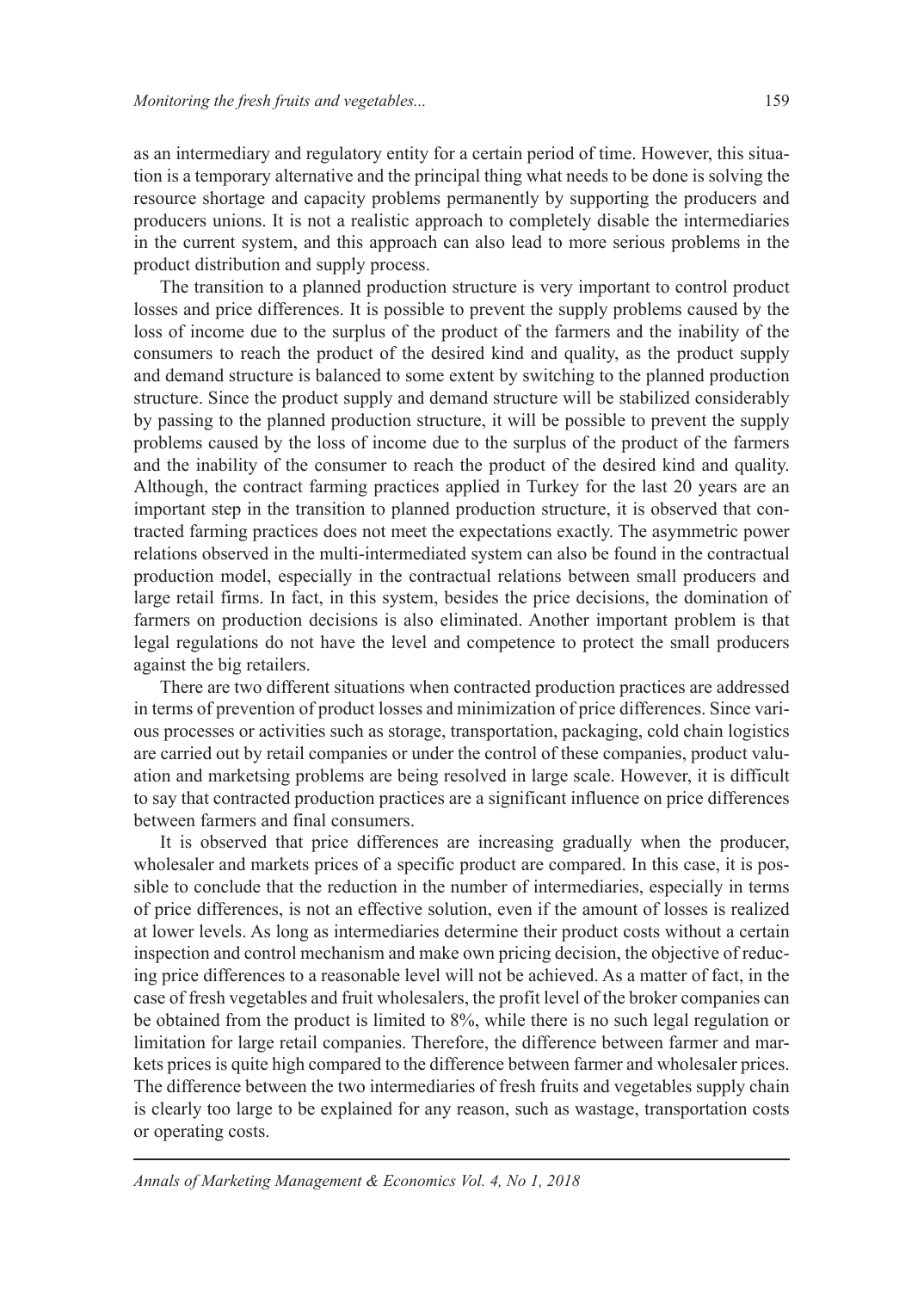### **CONCLUSION**

It is clear that the existing fresh vegetables and fruits supply chain structure needs to be revised and put into a comprehensive transformation process, in order to prevent quality and quantity losses and to control the price differences between farmers and the end consumers. However, in the restructuring process, more emphasis should be placed on adding value-added activities rather than minimising the number of intermediaries. In the change of asymmetric power relations in favour of the farmers, they should be encouraged to become middle and large scale producers, especially by increasing the resources and production possibilities of small producers. Producer and producer unions should be supported, and their dominance in the supply chain should be increased by directing them to distribution and marketsing activities as well as production. With the transition of planned production structure, product valuation and supply problems can be controlled significantly. However, contractual production practices, which are one of the most effective means of transition to planned production, need to be re-examined legally in a way that will change asymmetrical power relations in favour of the producer. The restructuring process of the fresh vegetables and fruits supply chain needs to be carried out gradually and taking into account the interests of all stakeholders. In this way, at least in the short term, various negative effects can be avoided such as the damage to certain segments from the restructuring process or the emergence of more important supply problems.

### **REFERENCES**

- AHUMADA O., VILLALOBOS J. R., 2009. Application of planning models in the agri-food supply chain: a review, European Journal of Operational Research 196(1), 1–20.
- ALEMDAR T., 2008. The Position Of Turkish Food Sector In Global Value Chains. 8, National Agricultural Economics Congress Declarations, 25. June 2008, 35–45.
- ALEXANDER P., BROWN C., ARNETH A., FÝNNÝGAN J., MORAN D., ROUNSEVELL M.D.A., 2017. Losses, inefficiencies and waste in the global food system. Agric. Syst. 153, 190–200.
- BOR O., 2011. Tobacco in Turkey in Globalization Process, Journal of Mülkiye, 35(270), 65–91.
- BROWN O., SANDER C., 2007. Supermarkets buying power: Global supply chains and smallholder farmers, International Institute for Sustainable Development.
- DOLAN C., HUMPHREY J., 2000. Governance and trade in fresh vegetables: the impact of UK supermarkets on the African horticulture industry, Journal of development studies, 37(2), 147–176.
- GUNDERS D., 2012. Wasted: How America is losing up to 40 percent of its food from farm to fork to landfill. Natural Resources Defense Council, 1–26.
- GUSTAVSSON J., CEDERBERG C., SONESSON U., VAN OTTERDIJK R., MEYBECK A., 2011. Global food losses and food waste, Food and Agriculture Organization of the United Nations, Rom.
- KADER A.A., 2002. Postharvest technology of horticultural crops, 3311, UCANR Publications.
- KADER A.A., ROLLE R. S., 2004. The role of post-harvest management in assuring the quality and safety of horticultural produce, Food & Agriculture Organization, 152.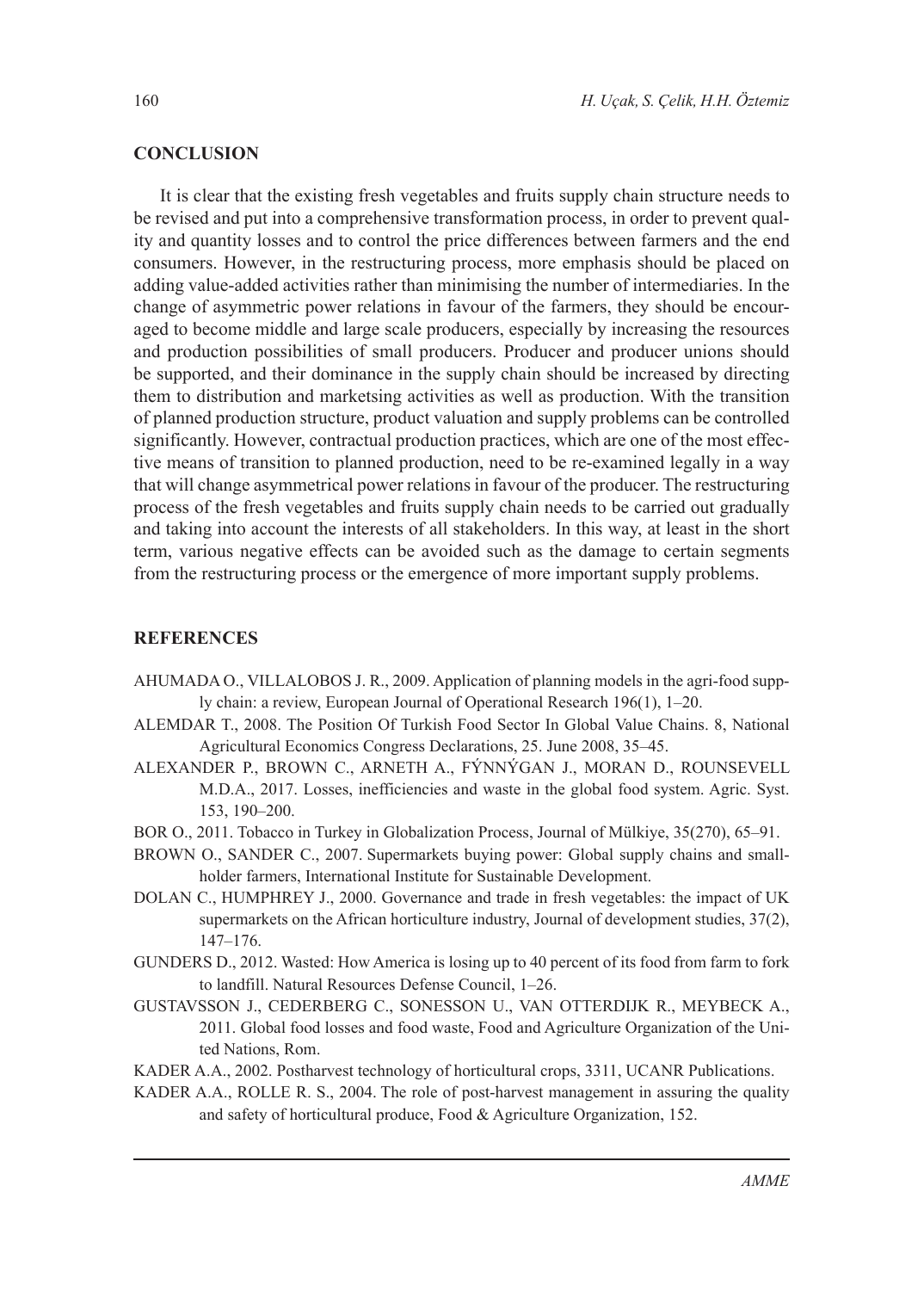- KARA M., DURUEL M., TAYFUR L., DEMIRER H., 2007. Problems and Solutions Suggestions of Hatay İli Exporters due to Transportation, Journal of the Cukurova University Institute of Social Sciences, 16(1).
- MENTZER J.T., DEWITT W., KEEBLER J.S., MIN S., NIX N.W., SMITH C.D., ZACHARİİA Z.G., 2001, Defining supply chain management. Journal of Business logistics 22(2), 1–25.
- ÖZ A.T., SÜFER O., 2012. The Effect of Edible Films and Coatings on Post Harvest Quality in Fruits and Vegetables, Academic Food 10(1), 85–91.
- PEZIKOĞLU F., ERGUN M.E., ERKAL S., 2004. State of Modern Retailers in the Fresh Fruit and Vegetable Marketsing Chain, Journal of Garden 33(1–2), 75–84.
- SHUKLA M., JHARKHARIA S., 2013. Agri-fresh produce supply chain management: a stateof-the-art literature review, International Journal of Operations & Production Management 33(2), 114–158.
- TEOMAN O., TARTICI N.B., 2012. Can contracted production in Turkey be a ring in capitalist transformation? Hacettepe University Journal of Economics and Administrative Sciences, 30(2),163–184
- Union of Agricultural Chambers of Turkey, 2008. Fresh Vegetable and Fruit Report December 2008, Ankara.
- WWW 1. Retrived from www.tzob.org.tr [accessed 20.02.2017].
- YILMAZ Y., SEMERCI A., DAĞISTAN E., 2013. Deficiencies in contract farming and model proposal, Mustafa Kemal University, Journal of Agricultural Faculty 18(1), 57–66.
- YULAFÇI A., CINEMRE H.A., 2007. Çarþamba Ovasýnda Yaþ Meyve Ve Sebze Pazarlama Sorunlarý Ve Çözüm Önerileri (Fruit And Vegetable Marketing Problems And Solution Suggestions) [in Turkish], Journal of Faculty of Agriculture, OMU, 22(3), 260–268.
- ZUURBIER P.J., 1999. Supply chain management in the fresh produce industry: A mile to go?, Journal of Food Distribution Research 30, 20–30.

**Summary.** Turkey's bio-diversity, geographical structure and climatic conditions, makes it possible to produce a wide variety of fruits and vegetables. Although, the high production capacity, half of the vegetables and fruits are lost during the supply chain processes from farmer to the end consumer because of the long and complex structure of the supply chain. At the same time the current supply chain structure leads to huge gaps between producer and consumer prices. The aim of this study is to determine the structure of the fresh fruit and vegetable supply chain in Turkey and develop alternative supply chain forms to prevent the "price differences" and "product losses" from farmer to the final consumer. The study included descriptive analyses with secondary data as well as literature review. In addition, this study emphasizes the asymmetric power relationship in the agricultural supply chain. The asymmetric power relationship is explained by the price differences between the farmer and the final consumer. The research findings suggest that the transition from the existing multi-intermediated supply chain to the non-intermediated model must be done in a gradual way and through strengthening of the farmers.

**Key words:** agricultural supply chain, fresh fruits and vegetables, Turkey, restructuring of agricultural supply chains, food safety and food losses.